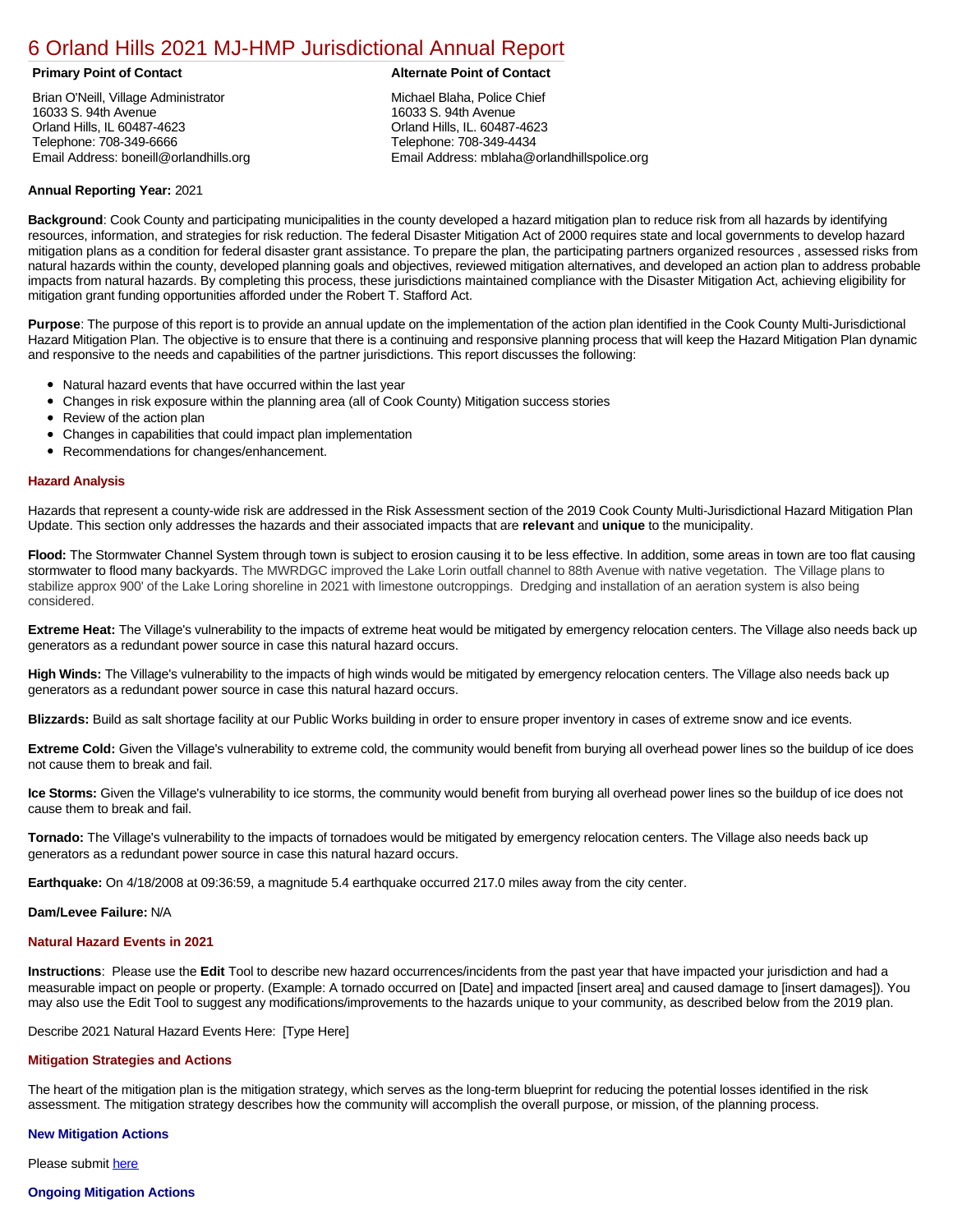The following are ongoing actions. During the 2020 update, these "ongoing" mitigation actions and projects were modified and/or amended, as needed. Reviewers of this report should refer to the Hazard Mitigation Plan for more detailed descriptions of each action and the prioritization process. Address the following for each mitigation action:

- Was any element of the action carried out during the reporting period?
- $\bullet$ If no action was completed, why?
- Is the timeline for implementation or the action still appropriate?  $\bullet$
- If the action was completed, does it need to be changed or removed from the action plan?

| TABLE: HAZARD MITIGATION ACTION PLAN MATRIX                                                                                                                                                                                                                                                                                                                                        |                                  |                                                       |                                    |                                                                                                    |                                                                                                                                      |                          |                                                                    |                                                            |  |
|------------------------------------------------------------------------------------------------------------------------------------------------------------------------------------------------------------------------------------------------------------------------------------------------------------------------------------------------------------------------------------|----------------------------------|-------------------------------------------------------|------------------------------------|----------------------------------------------------------------------------------------------------|--------------------------------------------------------------------------------------------------------------------------------------|--------------------------|--------------------------------------------------------------------|------------------------------------------------------------|--|
| <b>Completion status legend:</b><br>$O =$ Action Ongoing toward Completion<br>$N = New$<br>$R =$ Want Removed from Annex<br>$C = Project Completed$<br>$X = No$ Action Taken                                                                                                                                                                                                       |                                  |                                                       |                                    |                                                                                                    |                                                                                                                                      |                          |                                                                    |                                                            |  |
| 2021 Status                                                                                                                                                                                                                                                                                                                                                                        | 2020 Status                      | 2019 Status                                           | <b>Hazards</b><br><b>Mitigated</b> | <b>Objectives</b><br>Met                                                                           | Lead<br>Agencies                                                                                                                     | <b>Estimated</b><br>Cost | Sources of<br><b>Funding</b>                                       | <b>Timeline/Projected</b><br><b>Completion Date</b><br>(a) |  |
| Action O6.1—Where appropriate, support retrofitting, purchase, or relocation of structures in hazard-prone areas to prevent future structure damage. Give<br>priority to properties with exposure to repetitive loses.                                                                                                                                                             |                                  |                                                       |                                    |                                                                                                    |                                                                                                                                      |                          |                                                                    |                                                            |  |
|                                                                                                                                                                                                                                                                                                                                                                                    |                                  | <b>Status Description: Ongoing subject to funding</b> |                                    |                                                                                                    |                                                                                                                                      |                          |                                                                    |                                                            |  |
|                                                                                                                                                                                                                                                                                                                                                                                    | 2020: Ongoing subject to funding |                                                       |                                    |                                                                                                    |                                                                                                                                      |                          |                                                                    |                                                            |  |
|                                                                                                                                                                                                                                                                                                                                                                                    | Ongoing                          | Ongoing                                               | Αll                                | 7, 13                                                                                              | Village of<br><b>Orland Hills</b>                                                                                                    | High                     | <b>FEMA Hazard</b><br>Mitigation<br>Grants                         | Long-term<br>(depending on<br>funding)                     |  |
| Action O6.2—Continue to support the countywide actions identified in this plan.                                                                                                                                                                                                                                                                                                    |                                  |                                                       |                                    |                                                                                                    |                                                                                                                                      |                          |                                                                    |                                                            |  |
| <b>Status Description: Ongoing</b>                                                                                                                                                                                                                                                                                                                                                 |                                  |                                                       |                                    |                                                                                                    |                                                                                                                                      |                          |                                                                    |                                                            |  |
| 2020: Ongoing                                                                                                                                                                                                                                                                                                                                                                      |                                  |                                                       |                                    |                                                                                                    |                                                                                                                                      |                          |                                                                    |                                                            |  |
|                                                                                                                                                                                                                                                                                                                                                                                    | Ongoing                          | Ongoing                                               | All                                | All                                                                                                | Village of<br><b>Orland Hills</b>                                                                                                    | Low                      | <b>General Funds</b>                                               | Short- and long-term                                       |  |
|                                                                                                                                                                                                                                                                                                                                                                                    |                                  |                                                       |                                    | <b>Action O6.3</b> —Actively participate in the plan maintenance strategy identified in this plan. |                                                                                                                                      |                          |                                                                    |                                                            |  |
| <b>Status Description: Ongoing</b>                                                                                                                                                                                                                                                                                                                                                 |                                  |                                                       |                                    |                                                                                                    |                                                                                                                                      |                          |                                                                    |                                                            |  |
| 2020: Ongoing                                                                                                                                                                                                                                                                                                                                                                      |                                  |                                                       |                                    |                                                                                                    |                                                                                                                                      |                          |                                                                    |                                                            |  |
|                                                                                                                                                                                                                                                                                                                                                                                    | Ongoing                          | Ongoing                                               | All                                | 3, 4, 6                                                                                            | DHSEM, Village<br>of Orland Hills                                                                                                    | Low                      | <b>General Funds</b>                                               | Short-term                                                 |  |
|                                                                                                                                                                                                                                                                                                                                                                                    |                                  |                                                       |                                    |                                                                                                    | Action O6.4—Maintain participation in incentive-based programs such as the Community Rating System (CRS), Tree City, and StormReady. |                          |                                                                    |                                                            |  |
| <b>Status Description: Ongoing</b>                                                                                                                                                                                                                                                                                                                                                 |                                  |                                                       |                                    |                                                                                                    |                                                                                                                                      |                          |                                                                    |                                                            |  |
| 2020: Ongoing                                                                                                                                                                                                                                                                                                                                                                      |                                  |                                                       |                                    |                                                                                                    |                                                                                                                                      |                          |                                                                    |                                                            |  |
|                                                                                                                                                                                                                                                                                                                                                                                    | Ongoin                           | Ongoing                                               | All                                | 3, 4, 5, 6, 7, 9,<br>10, 11, 13                                                                    | Village of<br><b>Orland Hills</b>                                                                                                    | Low                      | <b>General Funds</b>                                               | Long-term                                                  |  |
| Action O6.5—Maintain good standing under the National Flood Insurance Program by implementing programs that meet or exceed the minimum NFIP<br>requirements. Such programs include enforcing an adopted flood damage prevention ordinance, participating in floodplain mapping updates, and providing<br>public assistance and information on floodplain requirements and impacts. |                                  |                                                       |                                    |                                                                                                    |                                                                                                                                      |                          |                                                                    |                                                            |  |
| <b>Status Description: Ongoing</b>                                                                                                                                                                                                                                                                                                                                                 |                                  |                                                       |                                    |                                                                                                    |                                                                                                                                      |                          |                                                                    |                                                            |  |
| 2020: Ongoing                                                                                                                                                                                                                                                                                                                                                                      |                                  |                                                       |                                    |                                                                                                    |                                                                                                                                      |                          |                                                                    |                                                            |  |
| Ongoing                                                                                                                                                                                                                                                                                                                                                                            |                                  | Ongoing                                               | Flooding                           | 4, 6, 9                                                                                            | Village of<br><b>Orland Hills</b>                                                                                                    | Low                      | <b>General Funds</b>                                               | Short- and long-term                                       |  |
| Action O6.6—Where feasible, implement a program to record high water marks following high-water events.                                                                                                                                                                                                                                                                            |                                  |                                                       |                                    |                                                                                                    |                                                                                                                                      |                          |                                                                    |                                                            |  |
| <b>Status Description: Ongoing</b>                                                                                                                                                                                                                                                                                                                                                 |                                  |                                                       |                                    |                                                                                                    |                                                                                                                                      |                          |                                                                    |                                                            |  |
| 2020: Ongoing                                                                                                                                                                                                                                                                                                                                                                      |                                  |                                                       |                                    |                                                                                                    |                                                                                                                                      |                          |                                                                    |                                                            |  |
| Ongoing                                                                                                                                                                                                                                                                                                                                                                            |                                  | Ongoing                                               | Flooding,<br>Severe<br>Weather     | 3, 6, 9                                                                                            | Village of<br><b>Orland Hills</b>                                                                                                    | Medium                   | General Fund:<br><b>FEMA Grant</b><br>Funds (Public<br>Assistance) | Long-term                                                  |  |
|                                                                                                                                                                                                                                                                                                                                                                                    |                                  |                                                       |                                    |                                                                                                    | Action O6.7-Integrate the hazard mitigation plan into other plans, programs, or resources that dictate land use or redevelopment.    |                          |                                                                    |                                                            |  |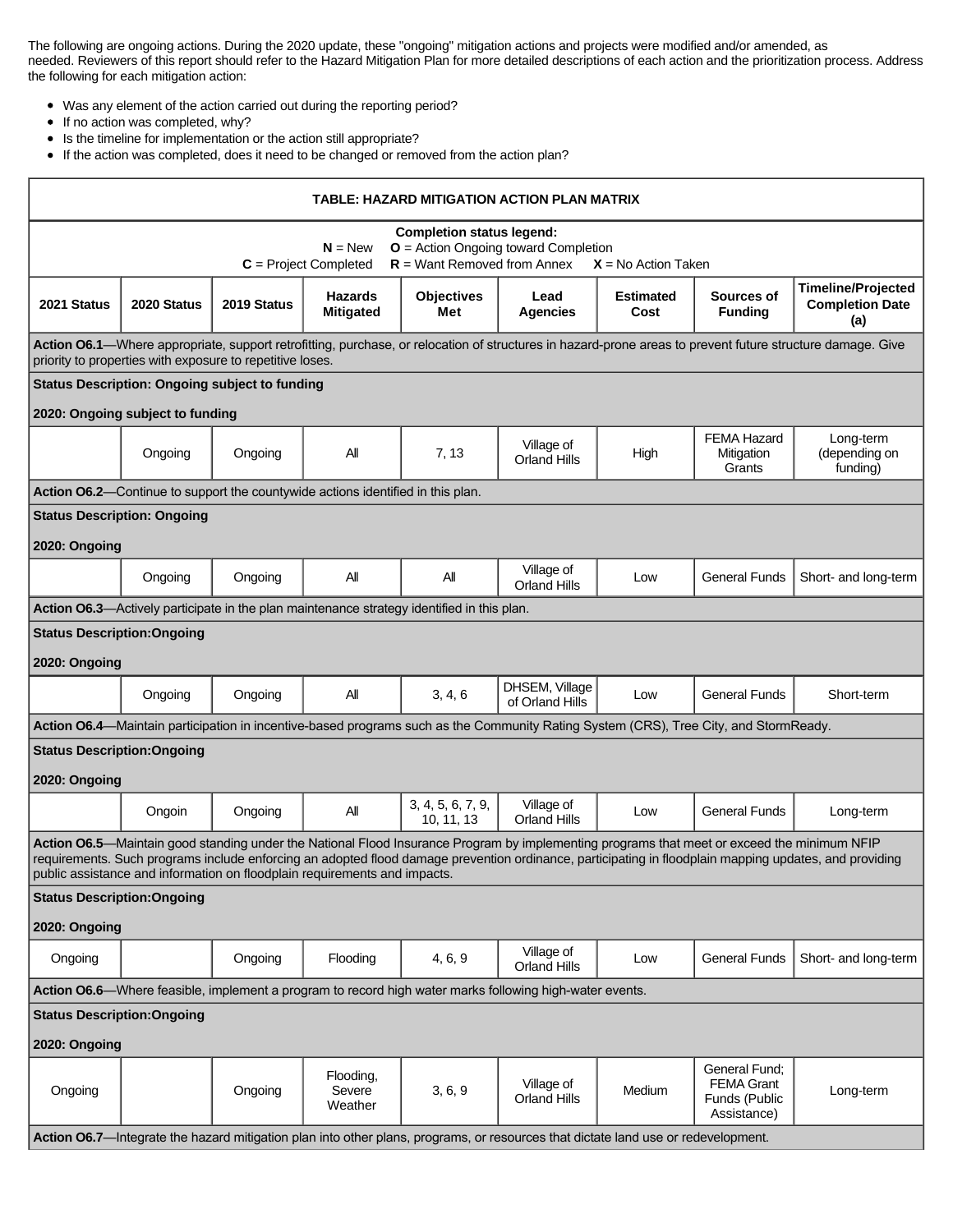| <b>Status Description: Ongoing</b>                                                                                                                                                                           |  |                                                                  |                                                                                                                                                                                                                                                                    |                 |                                                             |                      |                                                     |            |  |
|--------------------------------------------------------------------------------------------------------------------------------------------------------------------------------------------------------------|--|------------------------------------------------------------------|--------------------------------------------------------------------------------------------------------------------------------------------------------------------------------------------------------------------------------------------------------------------|-----------------|-------------------------------------------------------------|----------------------|-----------------------------------------------------|------------|--|
| 2020: Ongoing                                                                                                                                                                                                |  |                                                                  |                                                                                                                                                                                                                                                                    |                 |                                                             |                      |                                                     |            |  |
| Ongoing                                                                                                                                                                                                      |  | Ongoing                                                          | All                                                                                                                                                                                                                                                                | 3, 4, 6, 10, 13 | Village of<br><b>Orland Hills</b>                           | Low                  | <b>General Funds</b>                                | Short-term |  |
| Action O6.8—Consider the development and implementation of a Capital Improvements Program (CIP) to increase the Village's regulatory, financial and<br>technical capability to implement mitigation actions. |  |                                                                  |                                                                                                                                                                                                                                                                    |                 |                                                             |                      |                                                     |            |  |
| <b>Status Description: Ongoing</b>                                                                                                                                                                           |  |                                                                  |                                                                                                                                                                                                                                                                    |                 |                                                             |                      |                                                     |            |  |
| 2020: Ongoing                                                                                                                                                                                                |  |                                                                  |                                                                                                                                                                                                                                                                    |                 |                                                             |                      |                                                     |            |  |
| Ongoing                                                                                                                                                                                                      |  | Ongoing                                                          | All                                                                                                                                                                                                                                                                | 1, 2, 7         | <b>Public Works</b>                                         | High                 | CIP component<br>of general fund<br>(if implemented | Long-term  |  |
| Action O6.9-Improve sirens.                                                                                                                                                                                  |  |                                                                  |                                                                                                                                                                                                                                                                    |                 |                                                             |                      |                                                     |            |  |
|                                                                                                                                                                                                              |  | <b>Status Description: Ongoing subject to funding</b>            |                                                                                                                                                                                                                                                                    |                 |                                                             |                      |                                                     |            |  |
| 2020: Ongoing subject to funding                                                                                                                                                                             |  |                                                                  |                                                                                                                                                                                                                                                                    |                 |                                                             |                      |                                                     |            |  |
| Ongoing                                                                                                                                                                                                      |  | Ongoing                                                          | Tornado,<br>Severe<br>Weather                                                                                                                                                                                                                                      | 1, 3, 5, 8      | <b>Orland Fire</b><br>Protection<br>District and<br>Village | High                 | <b>FEMA</b>                                         | Short-term |  |
|                                                                                                                                                                                                              |  | Action O6.10-Improve flood control structures.                   |                                                                                                                                                                                                                                                                    |                 |                                                             |                      |                                                     |            |  |
|                                                                                                                                                                                                              |  | <b>Status Description: ongoing subject to funding</b>            |                                                                                                                                                                                                                                                                    |                 |                                                             |                      |                                                     |            |  |
| 2020: Ongoing subject to funding                                                                                                                                                                             |  |                                                                  |                                                                                                                                                                                                                                                                    |                 |                                                             |                      |                                                     |            |  |
| Ongoing                                                                                                                                                                                                      |  | Ongoing                                                          | Flooding,<br>Severe<br>Weather                                                                                                                                                                                                                                     | 1, 8, 9         | Metropolitan<br>Water<br>Reclamation<br><b>District</b>     | High                 | <b>FEMA</b>                                         | Long-term  |  |
|                                                                                                                                                                                                              |  | Action O6.11-Install backup generators at all village facilities |                                                                                                                                                                                                                                                                    |                 |                                                             |                      |                                                     |            |  |
|                                                                                                                                                                                                              |  | <b>Status Description: ongoing subject to funding</b>            |                                                                                                                                                                                                                                                                    |                 |                                                             |                      |                                                     |            |  |
| 2020: Ongoing subject to funding                                                                                                                                                                             |  |                                                                  |                                                                                                                                                                                                                                                                    |                 |                                                             |                      |                                                     |            |  |
| Ongoing                                                                                                                                                                                                      |  | <b>New</b>                                                       | Earthquake,<br>Flood, Extreme<br>Heat, Lightning,<br>Hail, Fog, High<br>Wind, Snow,<br>Blizzard,<br>Extreme Cold,<br>Ice Storms.<br>Tornado,<br>Epidemic or<br>Pandemic,<br>Widespread<br>Power Outage,<br>Secondary<br>Impacts from<br>Mass Influx of<br>Evacuees | 1, 2            | Orland Hills                                                | \$1,000,000;<br>High | <b>Unknown</b>                                      | Unknown    |  |
| Action 06.12 - Install new underground drainage system along with one or more lift stations to mitigate flooding.                                                                                            |  |                                                                  |                                                                                                                                                                                                                                                                    |                 |                                                             |                      |                                                     |            |  |
| <b>Status Description: ongoing subject to funding</b>                                                                                                                                                        |  |                                                                  |                                                                                                                                                                                                                                                                    |                 |                                                             |                      |                                                     |            |  |
| 2020: Ongoing subject to funding                                                                                                                                                                             |  |                                                                  |                                                                                                                                                                                                                                                                    |                 |                                                             |                      |                                                     |            |  |
| Ongoing                                                                                                                                                                                                      |  | New                                                              | Flood                                                                                                                                                                                                                                                              | 1, 2, 7, 9      | <b>Orland Hills</b>                                         | \$2,000,000;<br>High | Unknown                                             | Unknown    |  |
| Action O6.13 - Replace current HMP Village parking lot with porous material.<br><b>Status Description: ongoing subject to funding</b>                                                                        |  |                                                                  |                                                                                                                                                                                                                                                                    |                 |                                                             |                      |                                                     |            |  |
| 2020: Ongoing subject to funding                                                                                                                                                                             |  |                                                                  |                                                                                                                                                                                                                                                                    |                 |                                                             |                      |                                                     |            |  |
| Ongoing                                                                                                                                                                                                      |  | <b>New</b>                                                       | Earthquake,<br>Flood, Hail,<br>Snow, Blizzard,<br>Extreme Cold,<br>Ice Storms                                                                                                                                                                                      | 3, 13           | <b>Orland Hills</b>                                         | \$2,000,000;<br>High | Unknown                                             | Unknown    |  |